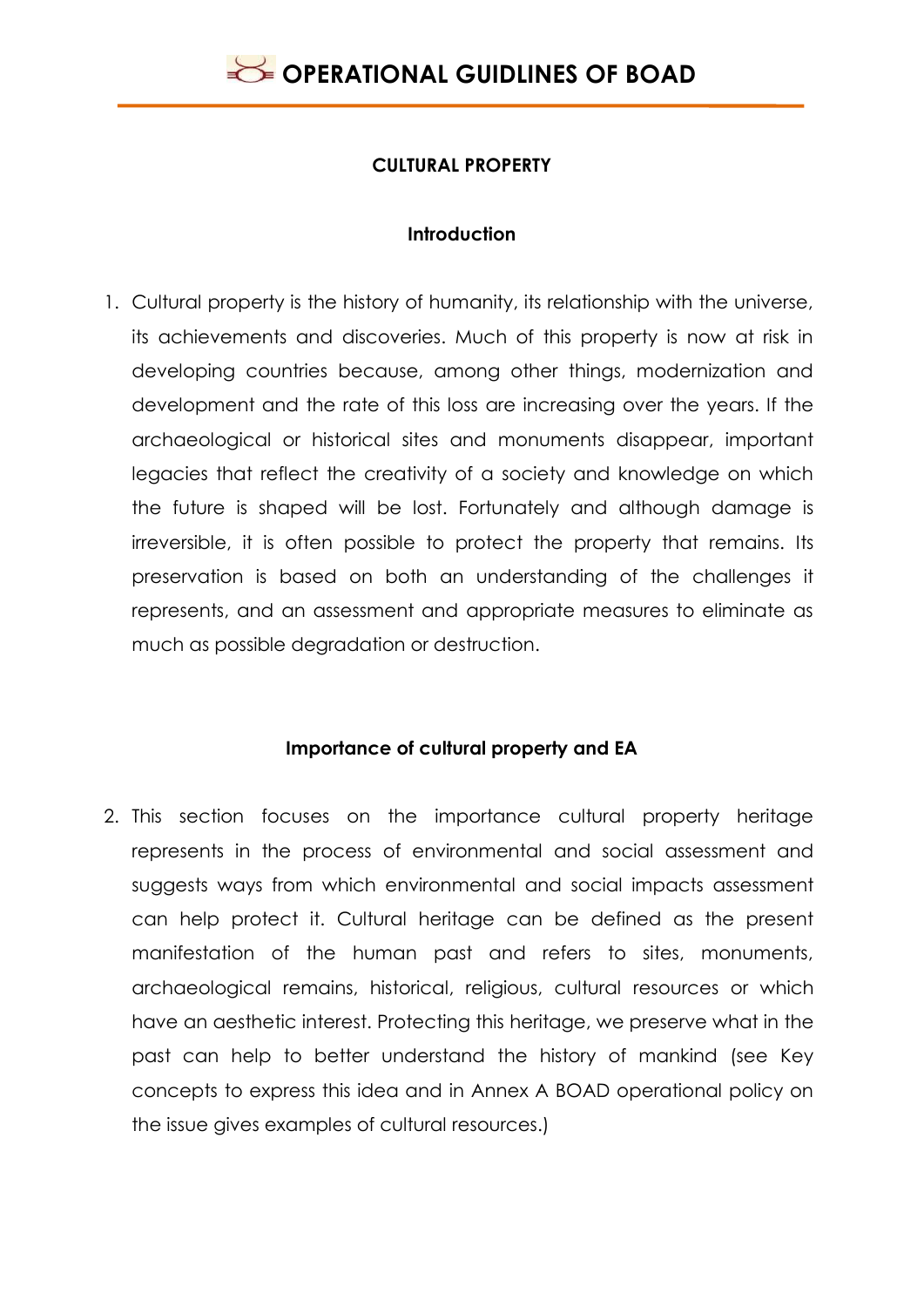- 3. The preservation of cultural resource cultivates a form of social cohesion by asserting that the artistic, scientific or cultural contribution of the past account. Many sites contribute significantly to confirm that a community lives and continues through cultural continuity and that beyond the simple standpoint of daily commitments a way is made to more distant horizons. This heritage is also a legacy that the past transmit to future generations, it participates in the idea that there is a duty owed from one generation to another and that the present generations must protect the property for the benefit of futures generations.
- 4. The cultural property with productive functions is an important economic interest. Many historical sites are housing, museums, concert halls, schools, medical centres, leisure centres, offices and were transformed into parks or gardens. The tourism industry, which generates billions, is largely dependent on these assets and related income potential can represent a significant financial means that will maintain the site and the development of other sectors.
- 5. Poorly designed development projects may damage and devalue the cultural heritage being responsible for unregulated construction, conversion activities and the deterioration of habitats, pollution of the environment or the disruption of traditional ways of life. Because the effects of a project can occur before its start (destruction of sites), during its realization (construction) and after its implementation (physical transformations and changes to settlement and land use patterns), it is important to be cautious during all stages of its preparation and execution of the project. It must also be remembered that there remains unknown and it is therefore all the more essential to take care necessary when it comes to digging activities or other that could damage or destroy.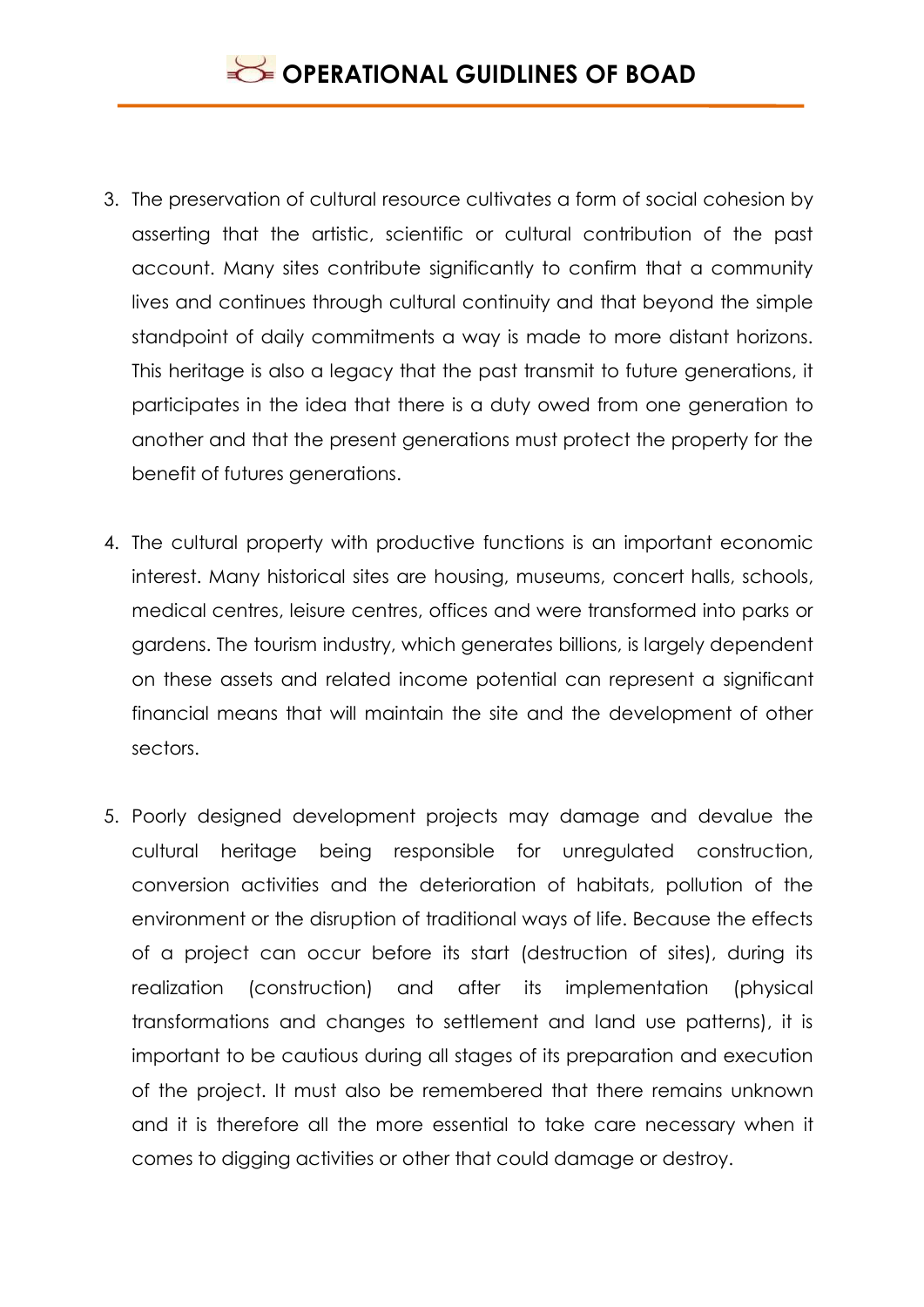### BOX 1: Key Concepts in Cultural Resource

The following concepts that define the main methods of property protection are consistent with the Burra Charter (revised in 1992), the International Council on Monuments and Sites (ICOMOS) and the Charter for the protection of places of historical importance.

**Safeguarding**. This concept encompasses the general idea of protecting a site or remains in order to preserve its cultural meaning. It implies the need to maintain them, and depending on the size of the works and the circumstances relating thereto, include preservation work, restoration, reconstruction and adaptation.

**Preservation.** This concept refers to the maintenance of the structure of a location in its current state in order to delay its deterioration. It applies in cases where it is clear that this structure represents a cultural interest in particular or if there are not enough signs that could justify the need for other methods of conservation. This concept is limited to the protection, maintenance status and, if necessary, stabilizing the existing structure.

**Restoration.** This notion is to bring an existing structure to a previous state determined by ridding accretions or restoring existing elements without introducing new materials. It applies only (a) if there is sufficient evidence of information indicating the prior state of the structure and that (b) it updates the importance of the site without thereby destroying other parts of the structure.

**Reconstruction**. This is to reduce as much as possible, a site to a known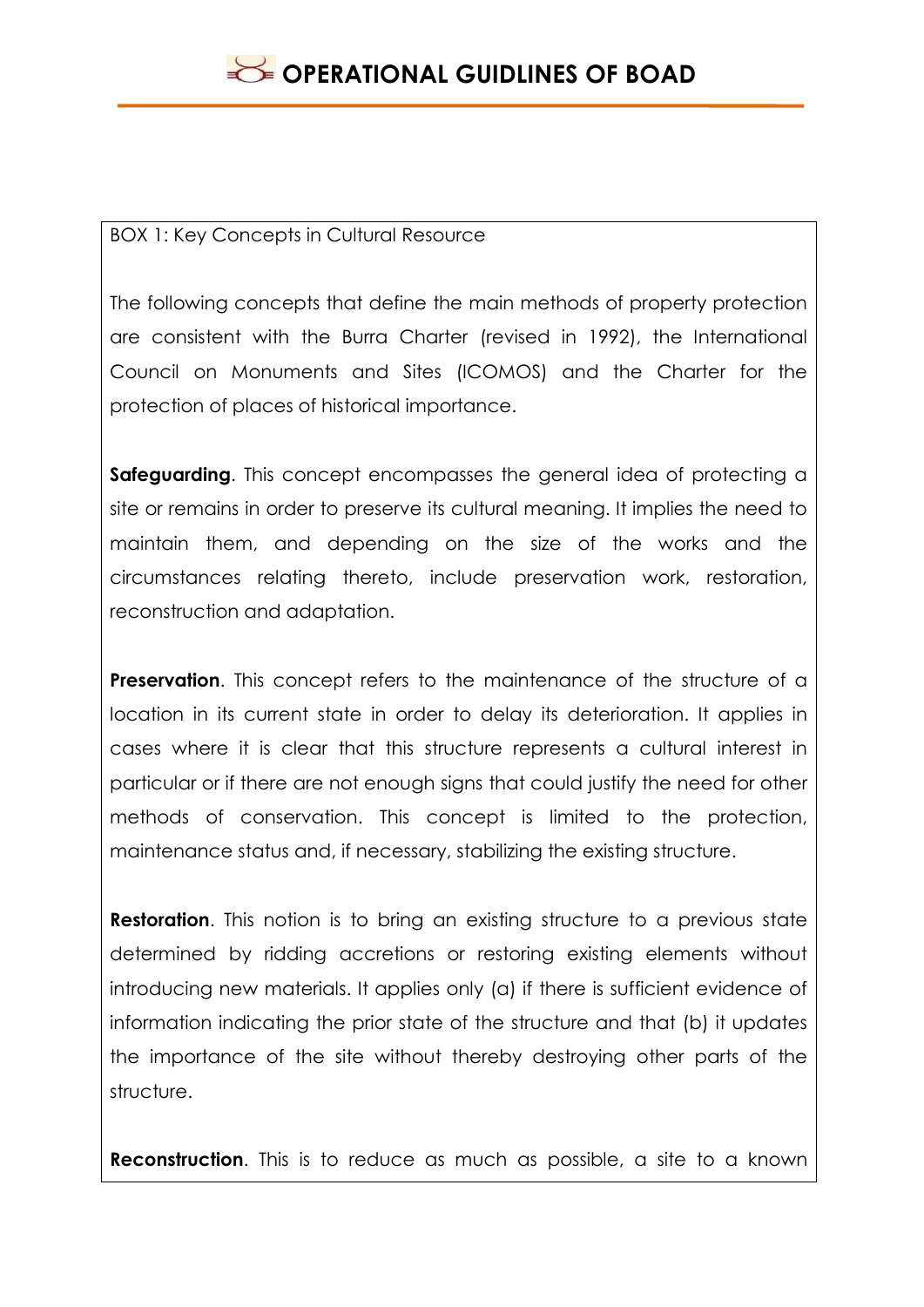previous state by introducing into the structure new and old materials. It is used if this structure is incomplete due to damage or modification and that it could otherwise take a long time. The reconstruction should only allow completing of a destroyed for and not to rebuild the entire structure.

**Adaptation**. In this case it is about changing a site to give it a compatible use. This change is acceptable only if the adaptation does not radically transform its cultural significance and that it is necessary for the site to remain economically viable.

**Maintenance**. This concept refers to continuing maintenance of the structure, elements it contains and the area in which it is located. There should not be confusion about the notion maintenance with reparation which includes operations involving restoration and reconstruction.

### **Cultural resouce and national and international law**

6. Cultural resource is protected by law in most countries. The Convention for the Protection of the World Cultural and Natural Resource, established in 1972, became the instrument from which national laws and other regulations are based as signatories are expected to adopt the general principles and establish legal, scientific and financial means needed to protect and preserve resources cultural and natural property. The World Property List, sponsored by the United Nations Educational, Scientific and Cultural Organization (UNESCO), also supports a policy of protection and to date; over 350 cultural sites of exceptional and universal value have been identified.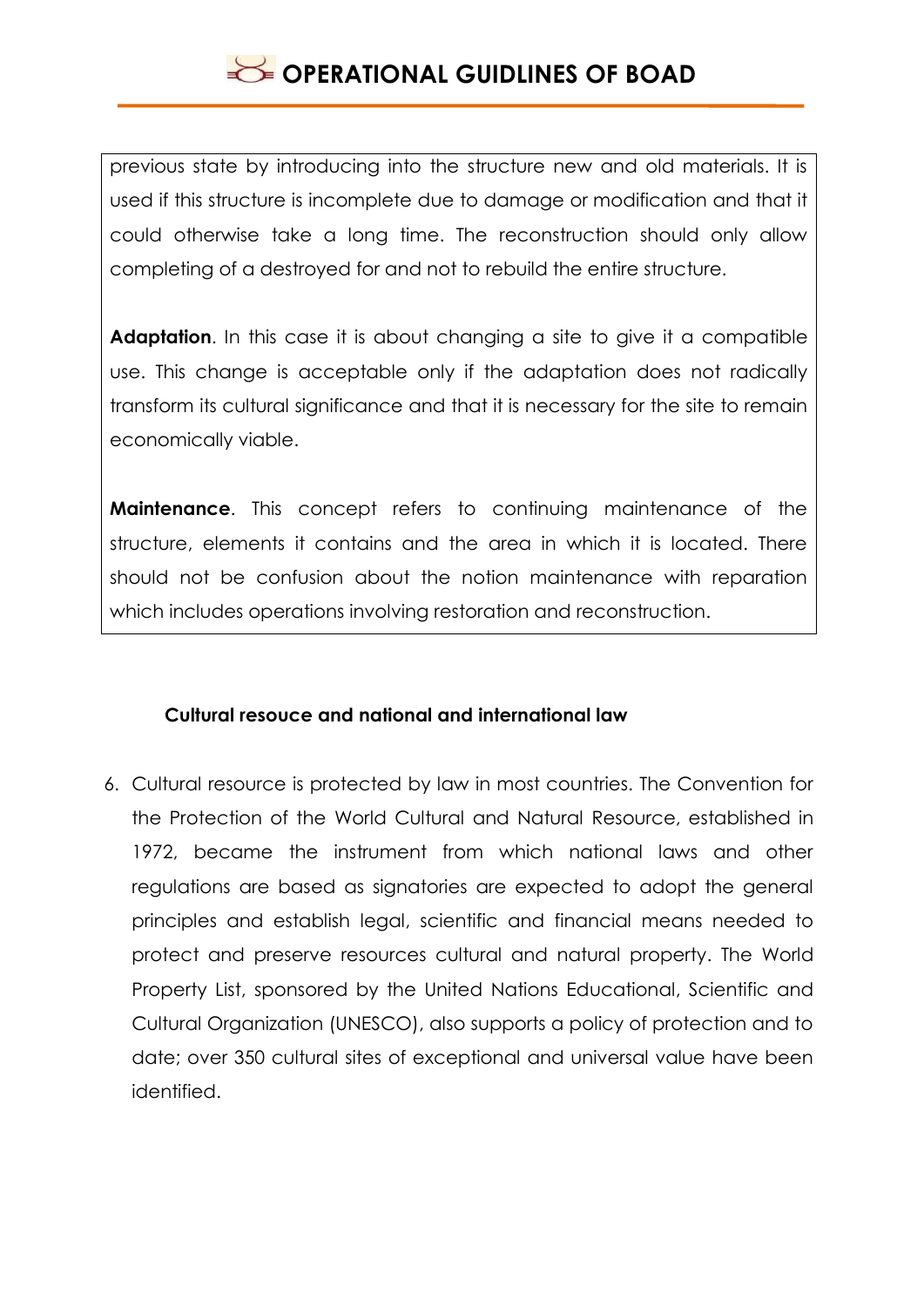7. Cultural resource can be protected by four types of laws: (a) the laws on protection of historic sites that focus exclusively on saving specific sites (or site included in a certain category) and define the modalities for protection, (b) management, distribution or land management laws that ensure the preservation of sites, (c) acts of notification or registration that can record important information about cultural sites and finally, (d) conservation of natural areas laws that include cultural features. In many countries, religious laws also take into account the issue of resource and in some cases even assign a right to possession or control responsibilities to various religious authorities.

### **Cultural property and BOAD operations**

8. BOAD believes that the preservation of cultural resource is included in the process of sustainable development. It participates in the efforts that countries are making to preserve and if possible, encourages companies to develop and restore their cultural properties. Policy BOAD on physical cultural property outlines on codes of good practice that BOAD recommends. The environmental and social assessment is one of the main instruments to which it is used to ensure that development projects do not result in unacceptable damage to cultural property. Table 1 shows how it is possible to address these issues throughout the project cycle and shows the correspondence with the progress of the evaluation of environmental impacts under BOAD general policy on environmental and social assessments. Some aspects of particular importance are highlighted below.

#### **Environmental classification of project**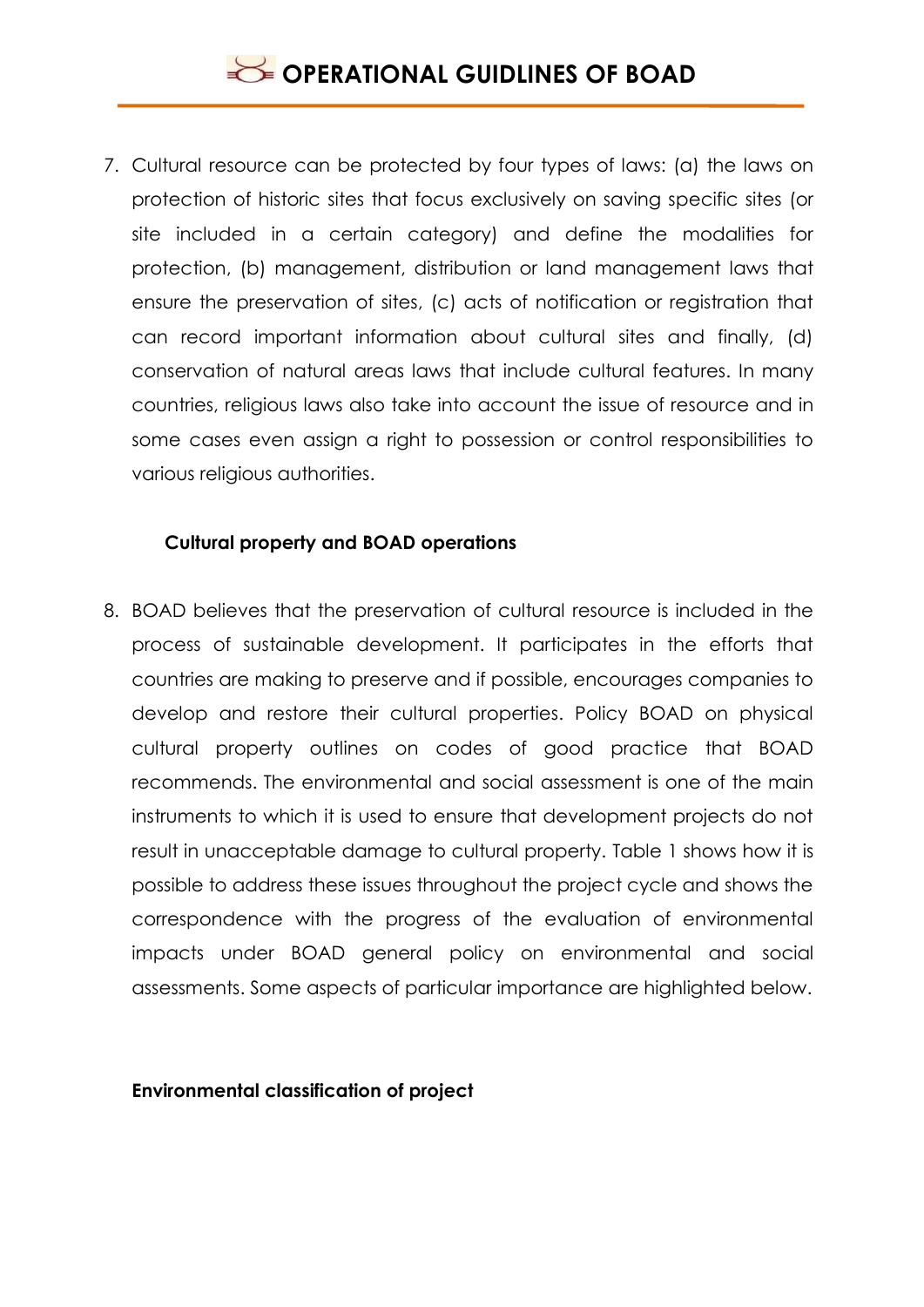# **SECTIONAL GUIDLINES OF BOAD**

- 9. Many development projects are likely to have a direct impact on cultural property. The project manager, in collaboration with national or local authorities responsible for the protection of cultural resource, will examine the direct and indirect impacts that may affect these values, it is an integral part of the preliminary sorting of a project. If there is reason to believe that the project will have an impact on the cultural resource and the environment, it should be classified in category  $A<sup>1</sup>$  and undertake an assessment of impacts on the complete environment.
- 10.If significant risks to the environment do not occur, an exhaustive assessment of impacts on the environment is not necessarily the best approach. It would be more useful and profitable to classify it in category B and carry out a thorough analysis of the problems and the effects it poses to cultural resource2. Projects whose risks have limited impacts should also belong to this category, unless its effects on the environment warrant the preparation of a complete evaluation. The analysis generally required for projects that fall under the category  $B<sup>3</sup>$  contains a comprehensive inventory of cultural properties, a review of alternative locations and planning to reduce or minimize the negative impacts as well as mitigation and management plan for damage to property. Projects with no impact on cultural values or on environment should fall into the category  $C<sup>4</sup>$ . Education and institutional capacity building projects are often in this category, meaning it will be interested to changes in the use of historic properties and ensure that these changes are made appropriately and do not damage their aesthetic or historical value.

<u>.</u>

<sup>1</sup> See BOAD Manual classification

<sup>2</sup> In accordance with the guidelines established by BOAD procedure on Cultural Property

<sup>3</sup> See BOAD Manual classification

<sup>4</sup> See BOAD Manual classification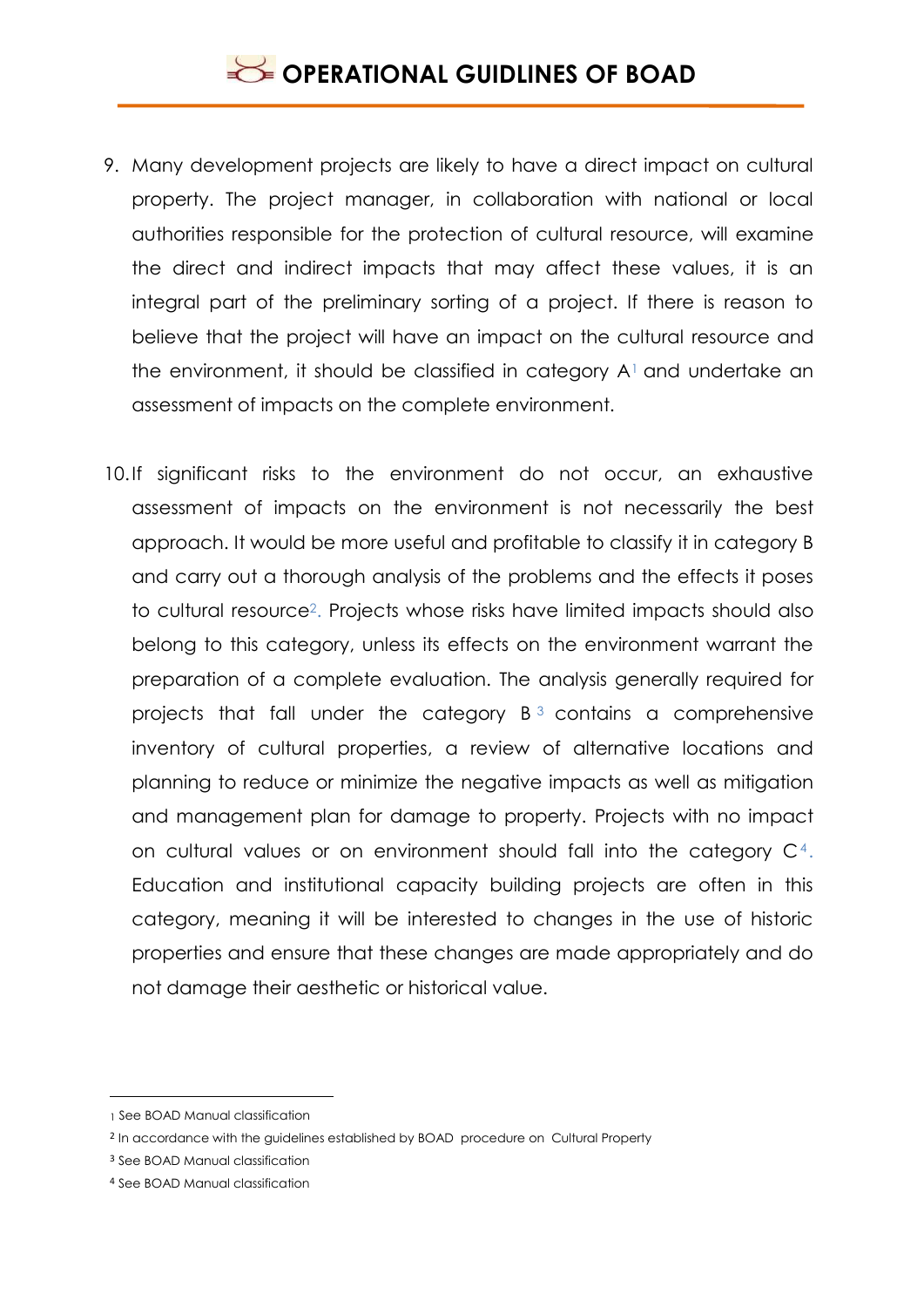- 11. The experiments have shown that some sectors in particular are prone to affect cultural resource: energy (gas pipelines, transmission lines), communications (installation of fiber optic cables), transport (construction or extension of roads, bridges replacement, digging canals), water projects (dams, irrigation schemes and drainage); sanitation, urban development (infrastructure provision), industry and mining; agriculture (intensification and extension) and forestry projects. Projects of emergency reconstruction after an earthquake, flood or other disaster of the same order can have serious impacts on cultural resource.
- 12.For these projects, it is recommended to consult national and international experts during the launch in order to have a general view of the problems that may arise vis-à-vis cultural resource. Documentation analysis may also reveal valuable information. The legal status of sites affected must be specified to the extent that certain categories of cultural property may be subject to restrictions.
- 13.It is not uncommon to see that the necessary information is not available for a given country. In cases little research has been undertaken, a project that foresees excavation operations in an area likely to have been inhabited in the past, it is strongly recommended to perform field data collection in order to prevent the destruction of cultural sites. Rapid surveys are an essential tool for diagnosis to determine the sensitivity of a given area.

## *Planning of reference framework for environmental and social impacts assessment*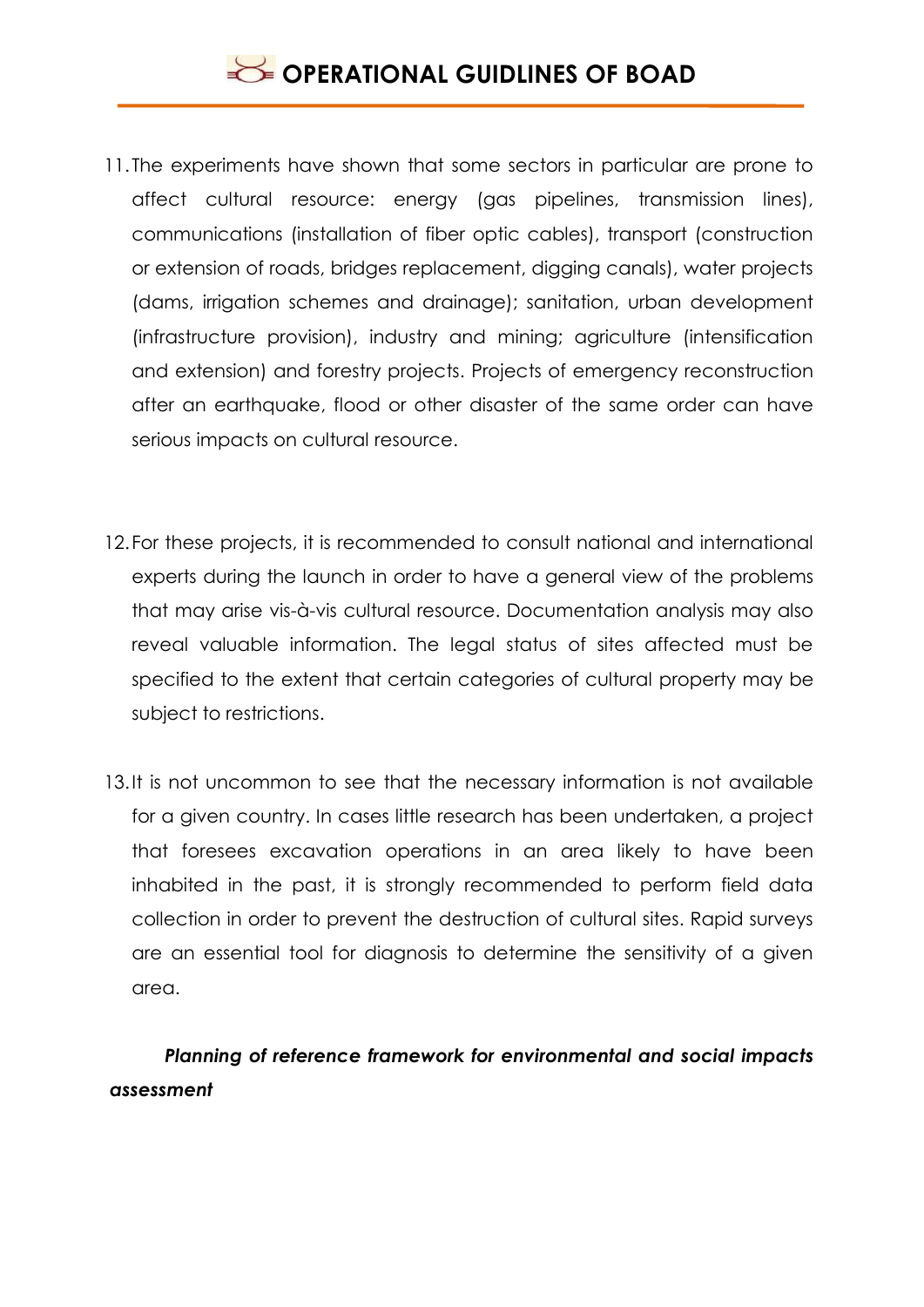- 14. If it is probable to find significant cultural values on the site, experts should be designated to be part of the team responsible for planning the framework reference. The framework reference must be established according to the nature of the issues that may arise in the field of cultural resource and it must specify the content of the environmental impacts assessment in this regard. It may be necessary to use an archaeologist with experience in carrying out field surveys, an architect of historical monuments, a landscape architect or a planner with experience in the management of archaeological and historic sites, a director of cultural resources or a structural engineer.
- 15. The reference framework may require various types of work: documentary research, field surveys, sampling and archaeological excavations to determine the location of the sites in their entirety and their meanings; monitoring of archaeological work, data collection and finally the protection of sites (or objects) excavated. The technical requirements will depend on the nature of the field, the type of probable discovery and the evaluation of their importance and their status. An assessment of the significance of these findings and an economic analysis may be required. Models of reference framework are conserved by the Department of the Environment. The duration of works on cultural resource will be included in the framework. Although it is difficult to generalize, especially if it is a project whose boundaries are clearly defined by the layout of a road or pipeline, for example, field surveys are generally carried out over a period of two to six months. This duration depends on field conditions and logistical means available. Three elements are essential to this evaluation:
- 16.review of historical data combined with the preparation and development of a research strategy; field or excavations surveys that include inventory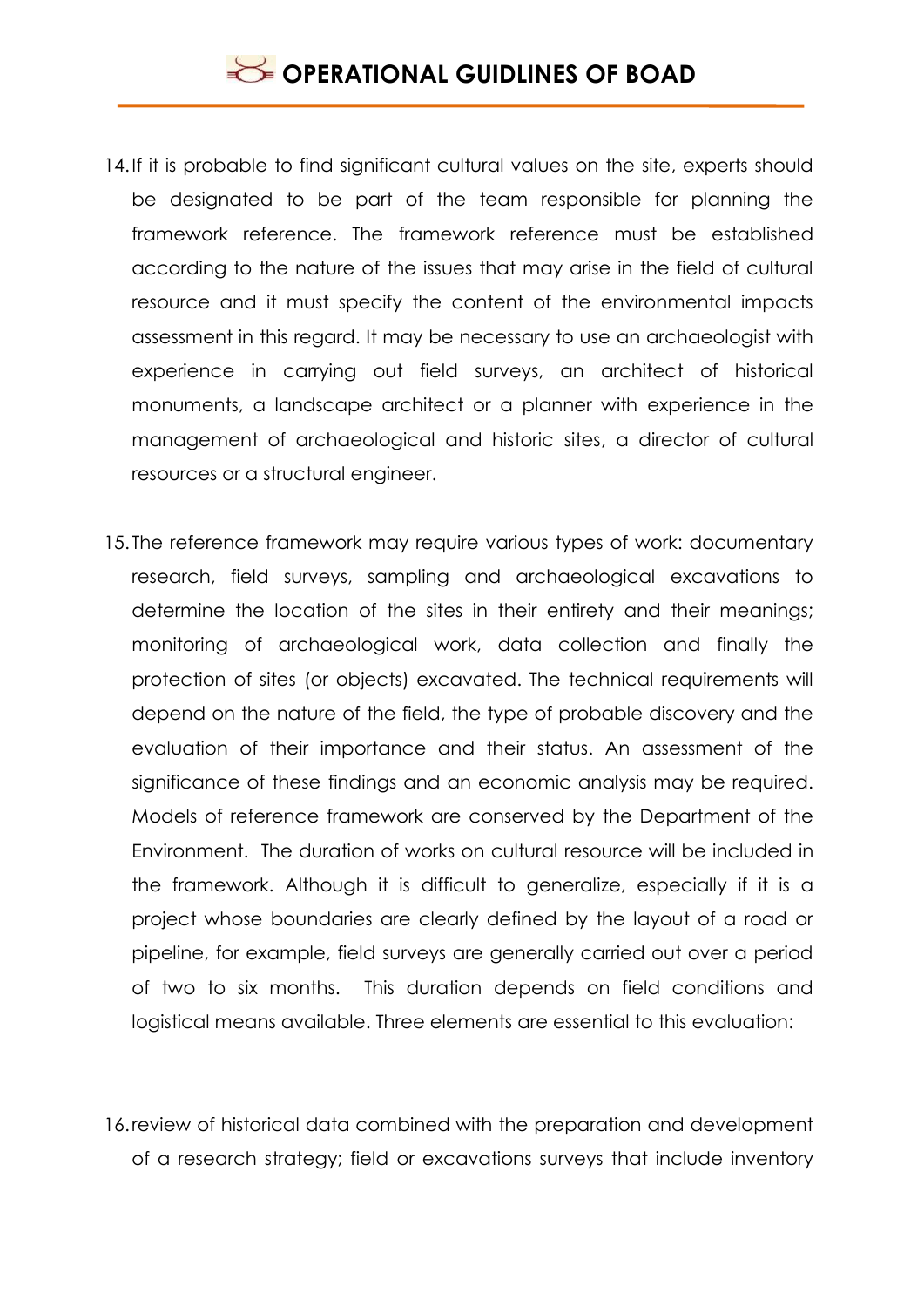and backup discoveries and finally, an analysis of field data and a report writing. Safeguarding works which, again, will depend on the extent of materials, can take between two to six months. The allocation of financial resources necessary for the evaluation of cultural goods determined in a timely manner is critical.

### BOX 2: Urban Cultural resource

If the presence of cranes or car is a sign of a growing economy, the rapid development of urban centres in many developing countries is a serious threat to the property due to uncontrolled construction and demolition as well as to road traffic. Industrial pollution and excessive concentration of populations are also factors that are risk for cultural resource.

There is tendency to preserve individual buildings rather than building complexes or neighbourhoods.

The establishment of buffer zones and a regulation of urban development are essential if we want to stop illegal constructions that destroy the architectural style. The experiments indicate how important it is to protect neighborhoods in order to preserve the property's historical structure of the city.

Urban development may run against to the efforts of resource preservation in the sense that the opportunity costs are too high to give it up.

Therefore, the historic centers of cities are often characterized by intense economic activities and serve both local and regional markets. Old cities, may, if they are well protected, become shopping tourist, cultural centers, and provide an interesting social life.

17.If multiple development activities are likely to affect the cultural property of an entire country (an urbanized area or in the process of urbanization, a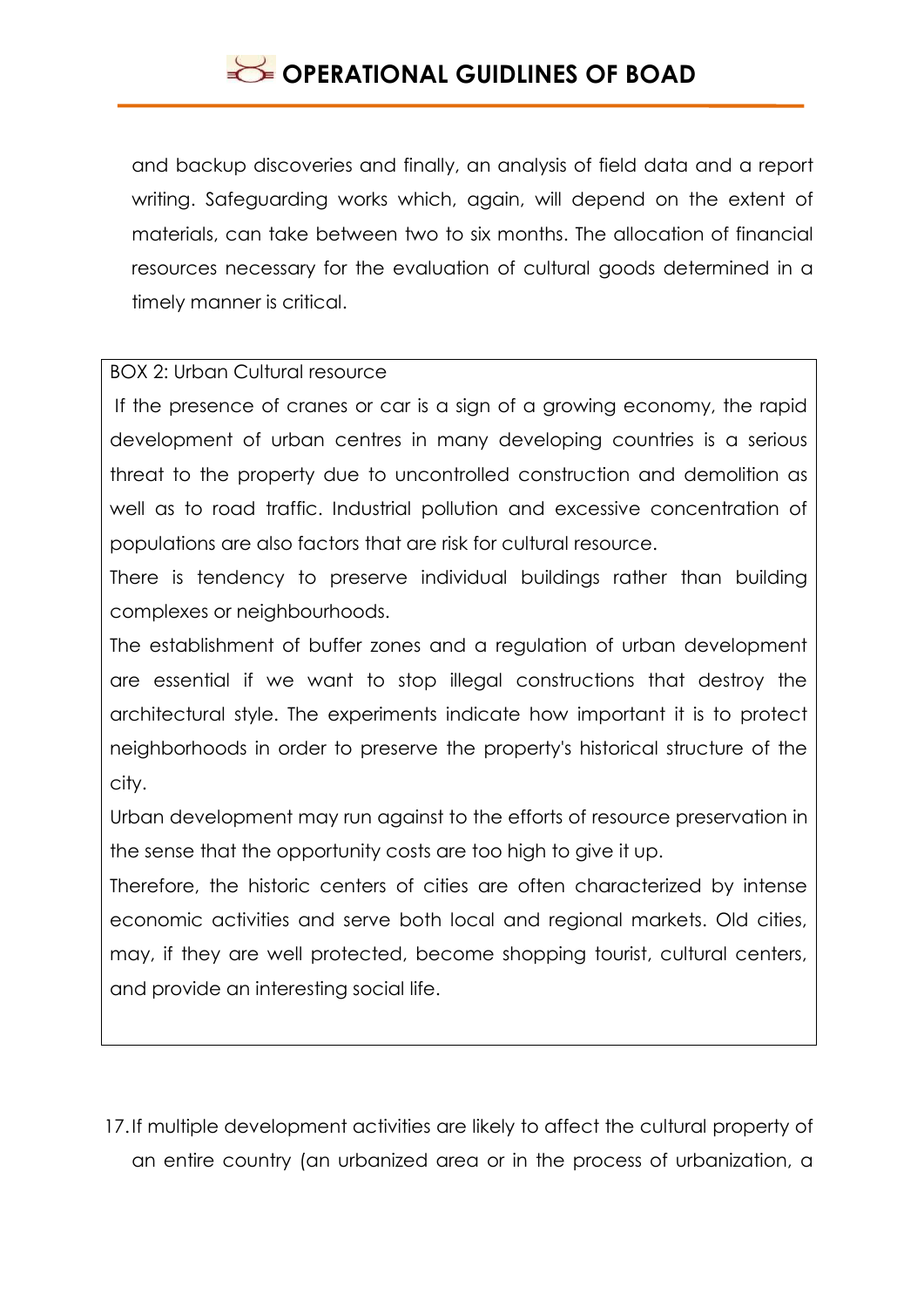coastal area or river basin, for example) BOAD should recommend the use of a national integrated regional approach to impact assessment and property management.

### **Project Assessment**

1

- 18.Relevant experts should be part of the team responsible for evaluating the case of projects involving serious problems for the cultural property.
- 19. This phase of the project will permit discussions with the borrowing country about measures that should be taken to establish or strengthen the means and procedures for the management and protection of known cultural sites and to deal with remains still buried through processes of incidental findings<sup>5</sup> or a monitoring mission (required, in case buried sites are found by chance to control the excavation and construction).
- 20. The review of the implementation project plan (prepared by the borrower) must be carefully considered and ensuring that measures to protect cultural property is taken into account in the light of the assessment of environmental impacts.

<sup>&</sup>lt;sup>5</sup>The term "incidental findings" means in the context of the implementation of this policy, discovered physical cultural property against all odds during the project implementation.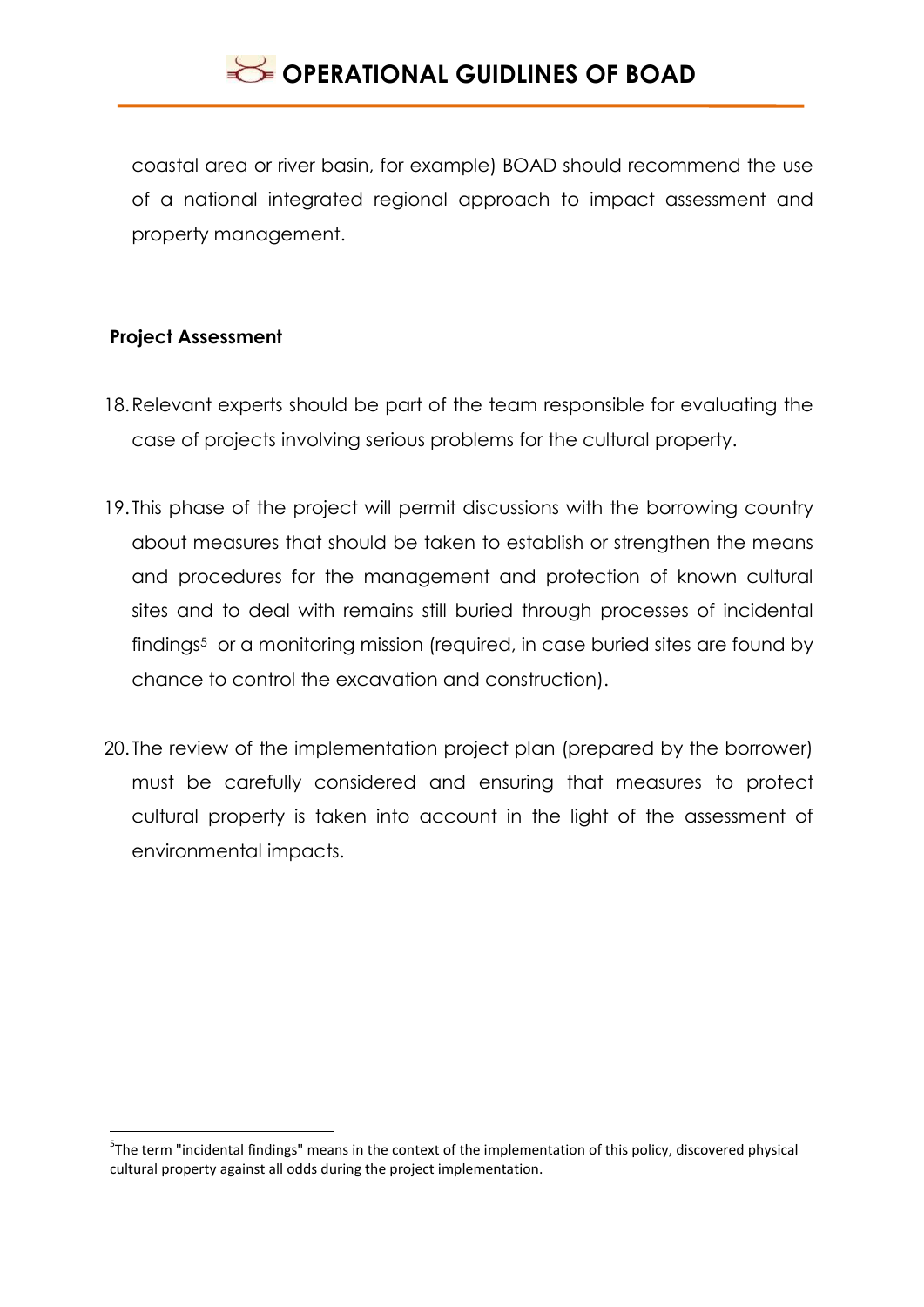

## **Table1: Cultural property and environmental assessment**

| The path of an environmental assessment |                        |                            |                        |                          |                  |  |  |  |
|-----------------------------------------|------------------------|----------------------------|------------------------|--------------------------|------------------|--|--|--|
| Envrionmental                           | Scanning               | Draft of EIA subject       | Remaining<br>issues    | of<br>the<br>Supervision | Evaluated        |  |  |  |
| Ranking                                 | Bank and borrower      | review<br>before<br>to     | addressed<br>the<br>by | environment from loan    | environmental    |  |  |  |
|                                         | agree on the terms of  | results<br>approval,       | evaluation<br>team     | agreements and EIA       | in<br>aspects    |  |  |  |
|                                         | reference for the EIA  | discussed with the         | and the borrower       |                          | achievement      |  |  |  |
|                                         | and its schedule       | borrower<br>and            |                        |                          | and evaluation   |  |  |  |
|                                         |                        | the<br>included<br>in      |                        |                          | report           |  |  |  |
|                                         |                        | project documents          |                        |                          |                  |  |  |  |
| Stages of the Project                   |                        |                            |                        |                          |                  |  |  |  |
| Identification                          | Planning               | Evaluation                 | Negociations/Appro     | Implementation           | Retrospective    |  |  |  |
|                                         |                        |                            | bation                 |                          | Evaluation       |  |  |  |
|                                         |                        |                            |                        |                          |                  |  |  |  |
| Consideration of cultural property      |                        |                            |                        |                          |                  |  |  |  |
| Identification                          | In depth study in the  | Review<br>property         | for<br>Approval        | historical<br>sites      | Evaluation<br>of |  |  |  |
| of<br>property                          | field                  | the<br>by<br><i>issues</i> | property protection    | monitoring<br>and use of | the              |  |  |  |
| if<br>issues,                           | Detailed<br>assessment | evaluation<br>team         | measures, including    | procedures<br>make<br>to | effectiveness of |  |  |  |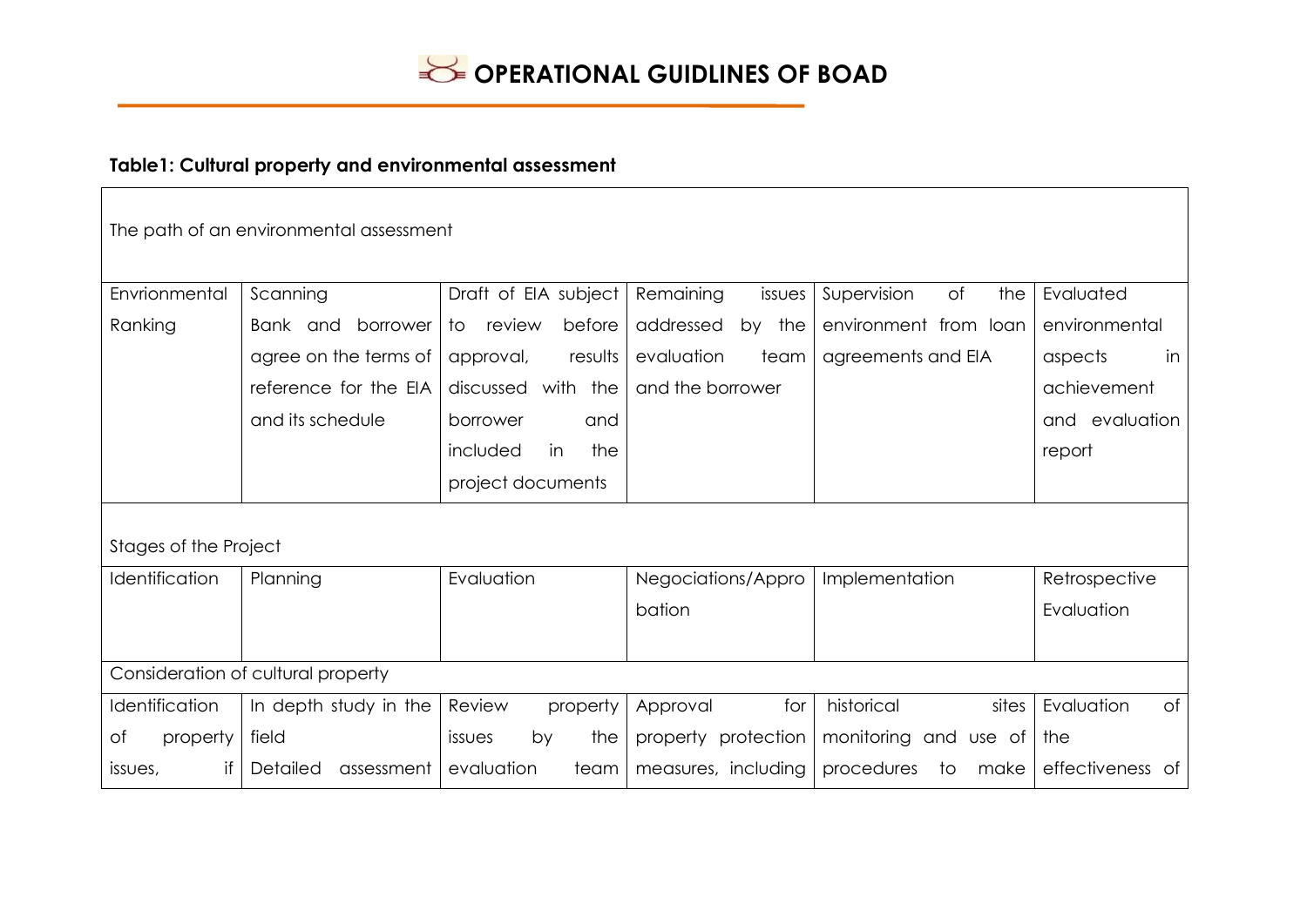| necessary,          | of heritage              | and incorporation in | incidental findings | incidental findings                  | of<br>measures |
|---------------------|--------------------------|----------------------|---------------------|--------------------------------------|----------------|
| using<br>the        | Development<br>$\circ$ f | design<br>the<br>and | Measures translated | Training<br>programs<br>$\mathsf{I}$ | property       |
| information         | measures to reduce,      | implementation<br>of | into<br>legal       | management<br>and                    | protection     |
| available<br>for    | minimize or mitigate     | the plan             | agreements<br>and   | protection of heritage,              |                |
| review on the       | impacts,<br>the          |                      | obligations /       | as necessary                         |                |
| ground<br><b>or</b> | operations               |                      | contracts           |                                      |                |
| rapid<br>surveys    | excavations<br><b>or</b> |                      |                     |                                      |                |
| of the site         | safeguarding             |                      |                     |                                      |                |
|                     | included                 |                      |                     |                                      |                |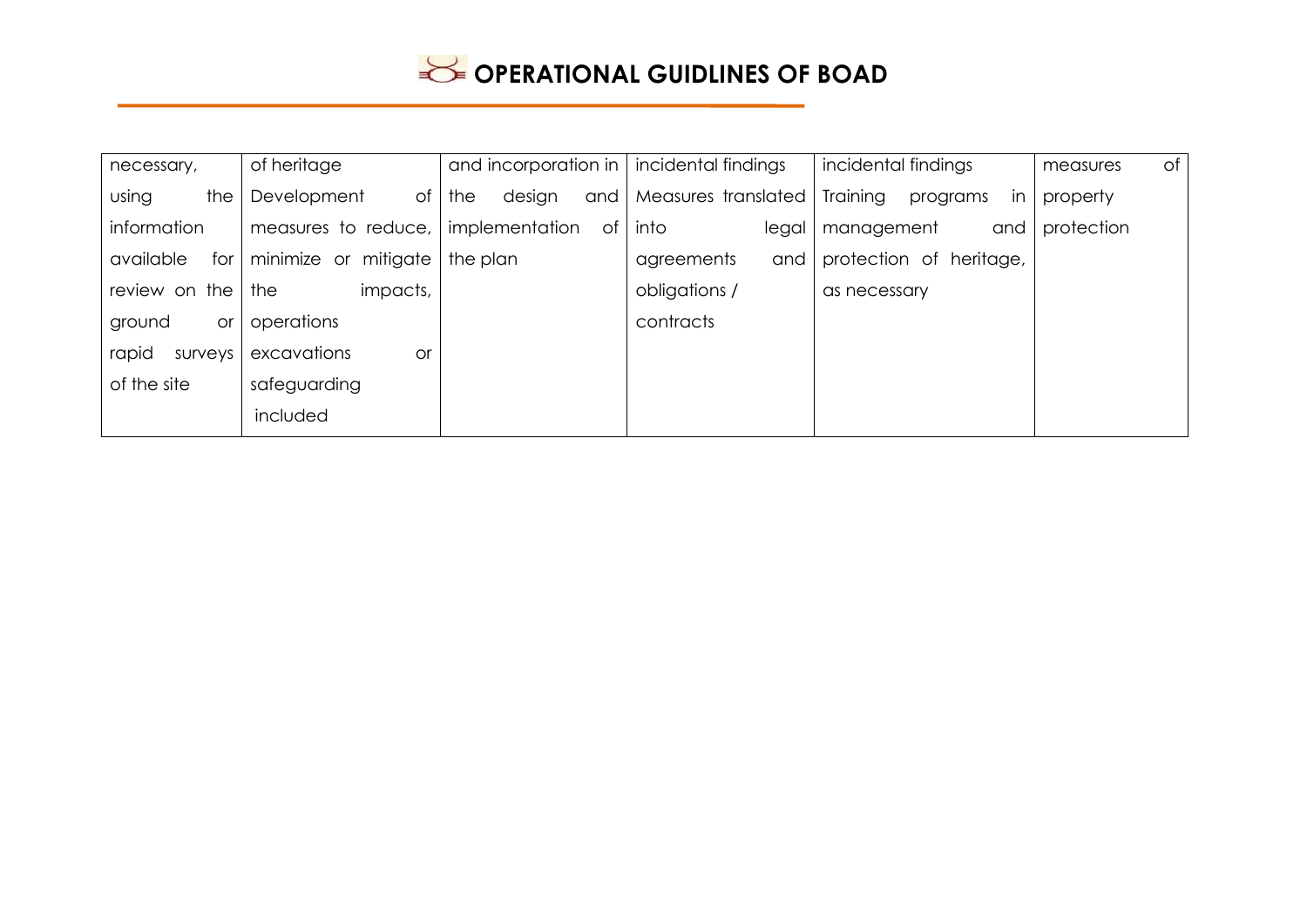### *Supervision*

Development projects are an opportunity to protect cultural property while enhancing it. BOAD Staff or any entity it will assign during the implementation, should assure monitoring the impacts of the project on the historic values that the assessment of environmental impacts will identify. Must be included in construction contracts the procedures to follow in case of incidental findings (see Annex B Operational Policy on Physical Cultural resource),

Supervision missions should establish a timetable for its services, allowing it to observe these issues and change, if necessary, mitigation measures of project for the protection of important cultural values.

Issues affecting cultural resource are treated by checking compliance with the legislation (in particular in the context of land use and distribution areas), examining mitigation and monitoring the adequacy of technical solutions, adequate proposition of staff, cost-effectiveness and institutional and administrative capacity. It should be ensured that management plans and monitoring of resource are satisfactory. A training program on issues of management and preservation of cultural values should also be part of projects that pose serious problems for the resource.

# **5. Cultural resource and an assessment of environmental and social impacts report**

The report of the evaluation of environmental and social impacts should take into account aspects of the cultural property in order to meet the requirements of a specific project. If the protection of historic properties is an important reason for concern, the assessment of environmental impacts will comply and seek to identify measures to prevent or mitigate any damage brought to these values and that improve their protection. The issue of cultural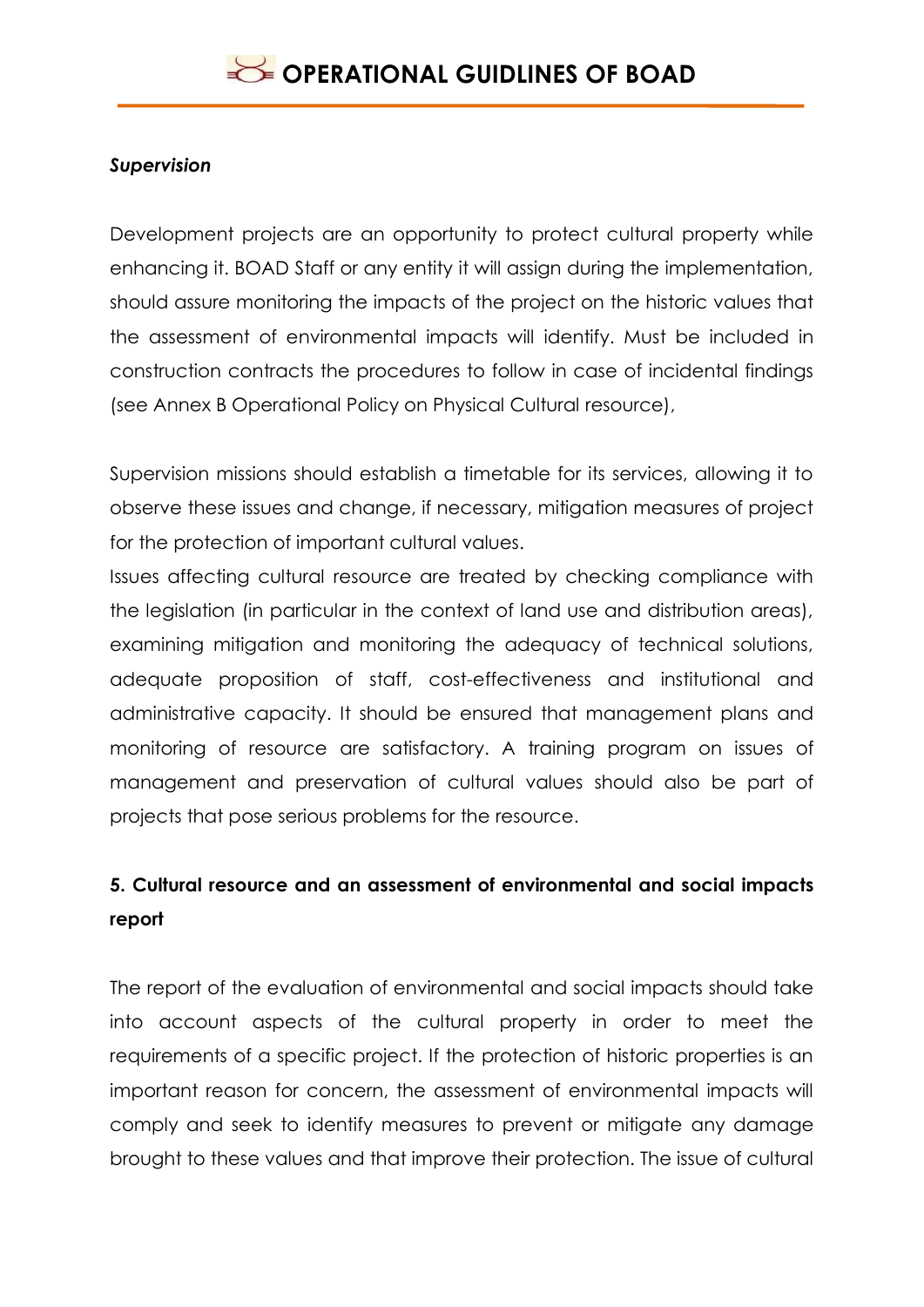property will, in most cases, be one of the environmental issues among others that arise. The following analysis shows how the major sections of a report assessing the full environmental impacts can answer this question; it is the only or one of the many environmental problems that the project represents.

### **Political, legal and institutional framework**

The review of the institutional framework for the protection and management of cultural property should be done early in the implementation of the assessment of impacts on the environment. The environmental analysis will identify gaps and weaknesses of laws, procedures (including those relating to accidental discoveries) and institutional capacity and provide specific and targeted ways for the project to allow itself to protect historical value at risk (by changing, for example, design, introducing a property preservation or adopting procedures and modalities of special construction component) as well as measures to strengthen institutional capacities in a sustainable manner.

Procedures relating to incidental findings are usually the domain of national legislation. They determine the responsibilities and powers of the bodies responsible for the protection of cultural property, the project sponsor and contractor construction. They determine the responsibilities and powers of the bodies responsible for the protection of cultural heritage, project sponsor and construction contractor.

They should, moreover, clarify notification procedures for the authorities in charge, specify the period of time required after a discovery and prior to starting work and finally define the safeguards of objects found. In cases of absence of such procedures, BOAD should prescribe that the borrower put in place specific projects where there are risks of encountering buried sites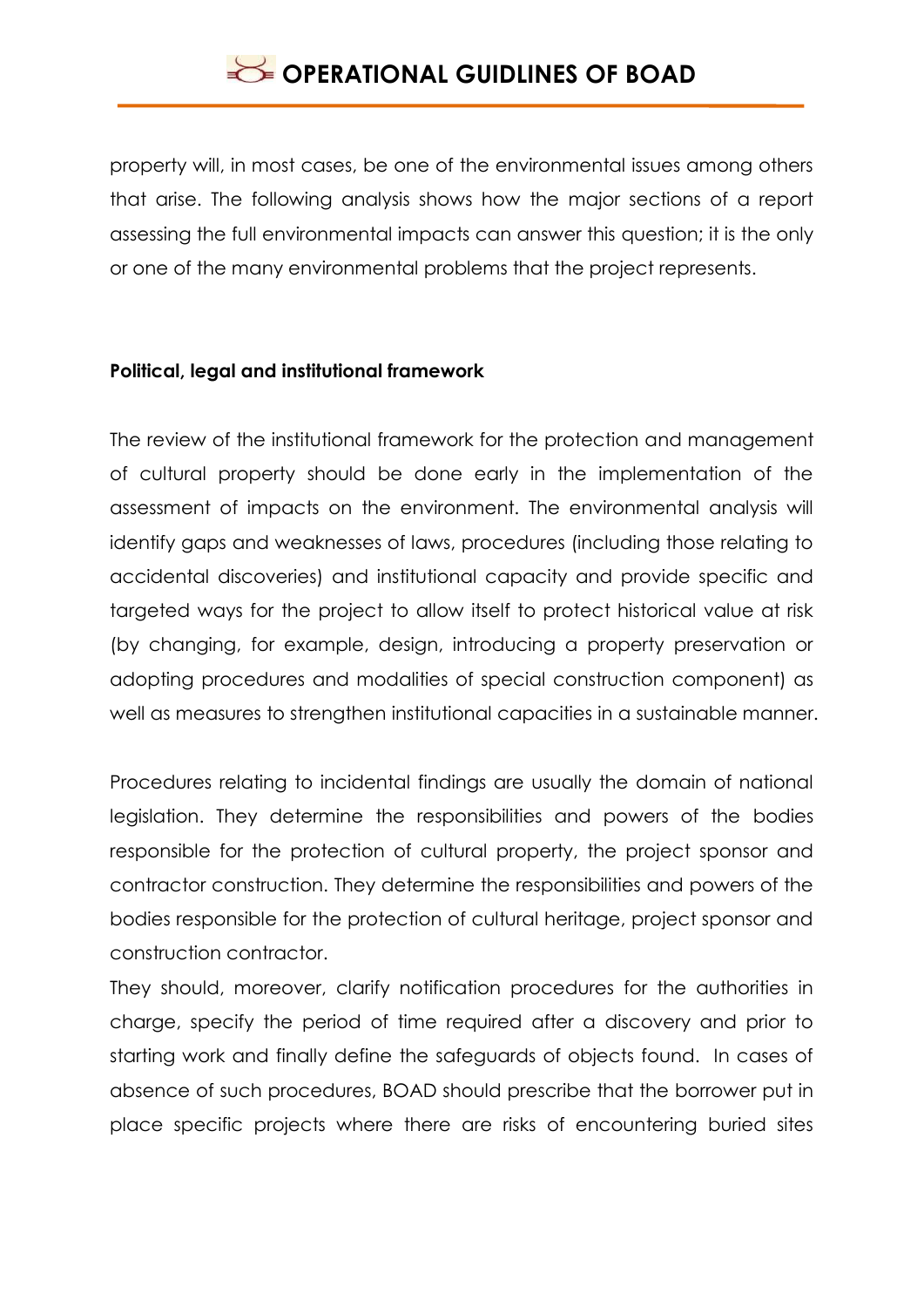modalities. They will be part of the regulatory provisions applicable to construction contracts, if applicable.

#### **Basic Data**

Unless the country or the area covered by the project has already been adequately studied before the development of the assessment of impacts on the environment, it should be undertaken field surveys and whenever possible when carrying out the assessment of environmental and social impacts in order to establish the basic conditions. Field surveys can contribute significantly to the development of knowledge and are essential to the evaluation of the importance of cultural resource and the potential impact of a project

### **Cultural ResourceImpact Assessment**

Once the importance of these cultural values in the region project area are estimated , it should then assess the risk of impact of the project taking into account the extent of damage and their economic cost. The assessment of environmental and social impacts should classify these impacts regarding (a) the importance of the heritage (b) the degree of irreversibility and (c) the extent of degradation that may be caused. An evaluation of direct effects which affect the destruction or physical disturbance of the site as well as indirect effects caused by changes in topography, the level of groundwater, the land occupations practices and induced development will be part of the EE. It will report historical values of large and smaller importance which may be affected in different ways by the same project.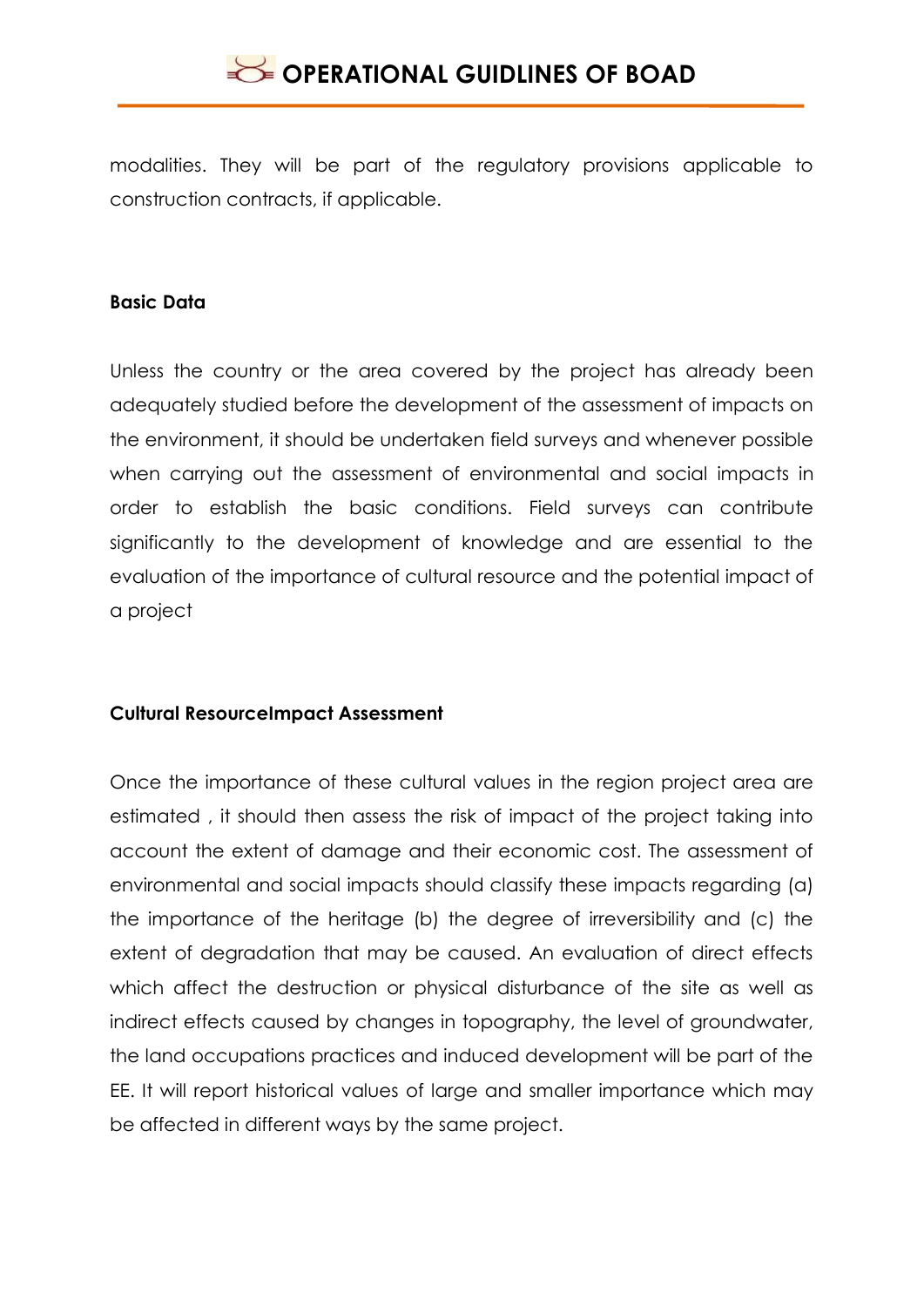The severity of the impacts will vary depending on the project type, climatic conditions, modes of social life and the government's ability to enforce the law on protection of cultural resource. If the cultural resource contributes or can contribute to the development of the local or national economy, it is recommended that an analysis estimates the economic costs of impacts caused by the project. Cultural sites that are the source of tourism development as well as neighborhoods and historic monuments that promote increased property values are examples.

#### **Consideration of replacement alternatives**

The only real way to protect historic property is to avoid places where they are by redirecting activities so as not to damage them. This is especially true in the case of dam projects, large irrigation or drainage projects, road projects, urban infrastructure or construction. If it is impossible to avoid them, the assessment of environmental and social impacts should consider other designs or other ways to implement the project as well as other methods and protective and mitigation measures. Replacement alternatives will be ranked in order of effectiveness, cost, difficulty of execution, depending on the time required and monitoring needs. The decisions will be made in weighing the options ordered with the historical and economic value of the site.

#### **Planning of Environmental Management**

**Mitigation Measures**: Useful methods of protection of cultural heritage can range from full site protection to a total transformation of a project to save a selection of parts and inventory to recover the data if some or the whole site is destroyed. Standard mitigation measures include excavations, safeguard,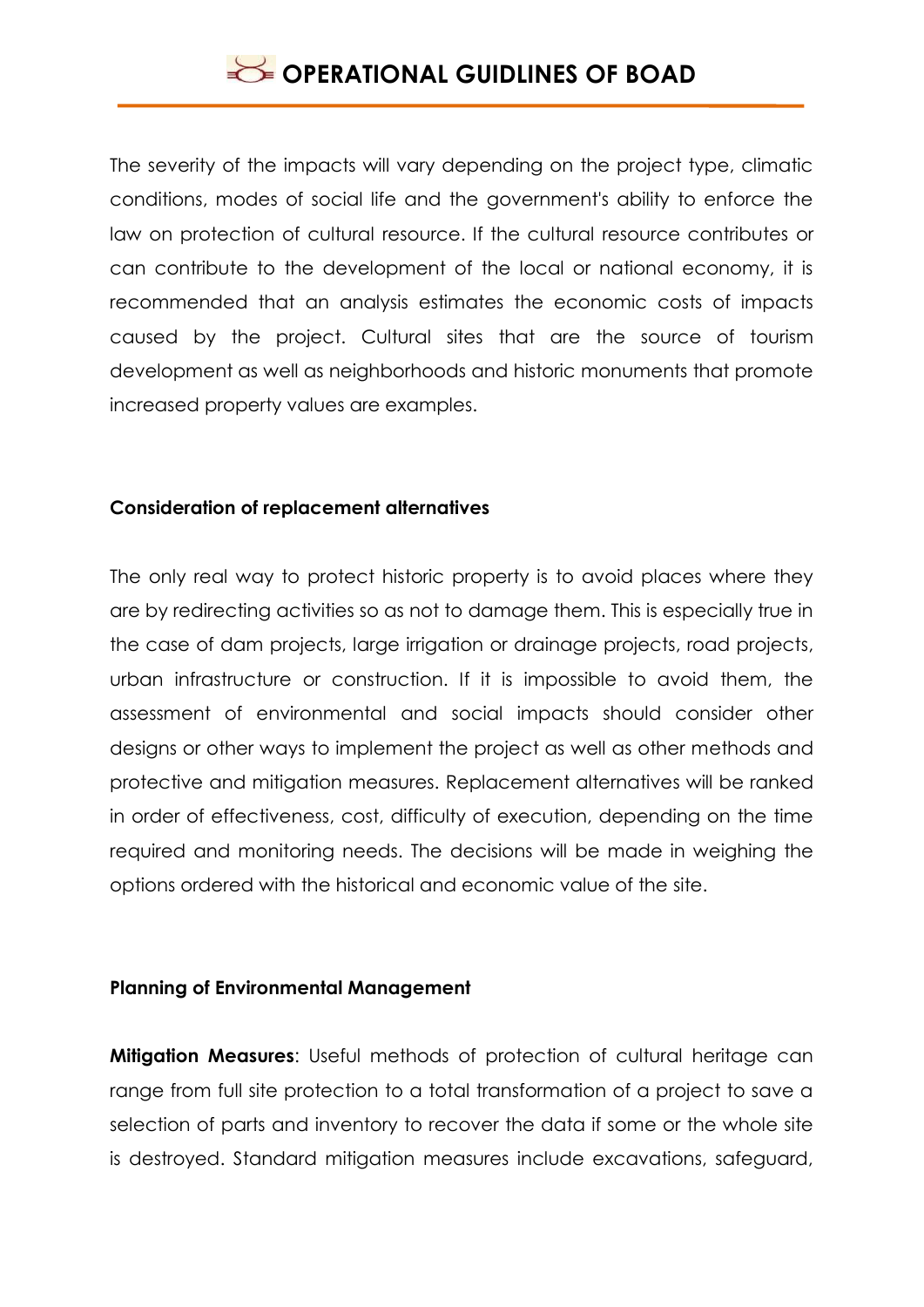measures against erosion, restoration of structures, traffic modification and mapping of the location. Protection techniques such as the site burial, building structures, consolidation of soils and rocks, level control groundwater, stabilizing vegetation, site monitoring and control of the fauna and flora should be considered.

If a project is likely to affect a site or set of sites of importance, a management plan of archaeological and historical sites specifying the types of conservation measures to be adopted for each should be prepared. This plan should ensure that the project includes safeguards, review or carry out detailed site templates where are represented various historical periods' studies. It will also establish a system for monitoring and evaluation and include a schedule that is synchronized with the overall program of implementation of the project and a detailed budget. Consideration should be given the opportunity to maintain intact a choice of sites that will be discussed later.

**Management and monitoring**: Evaluation of environmental and social impacts will recommend detailed measures to strengthen skills in monitoring and management of cultural property that occur preferably in the form of plans with a cost estimate, funding and action means. BOAD will in conjunction with local authorities introduce improved processes for managing cultural resource.

#### **BOX 3: Evaluation of the importance of cultural property**

The concept of cultural significance refers to the scientific aesthetic, historic, (from the perspective of the research), social, economic value of a site as well as its attractiveness. There is reason to expect that the sites of value are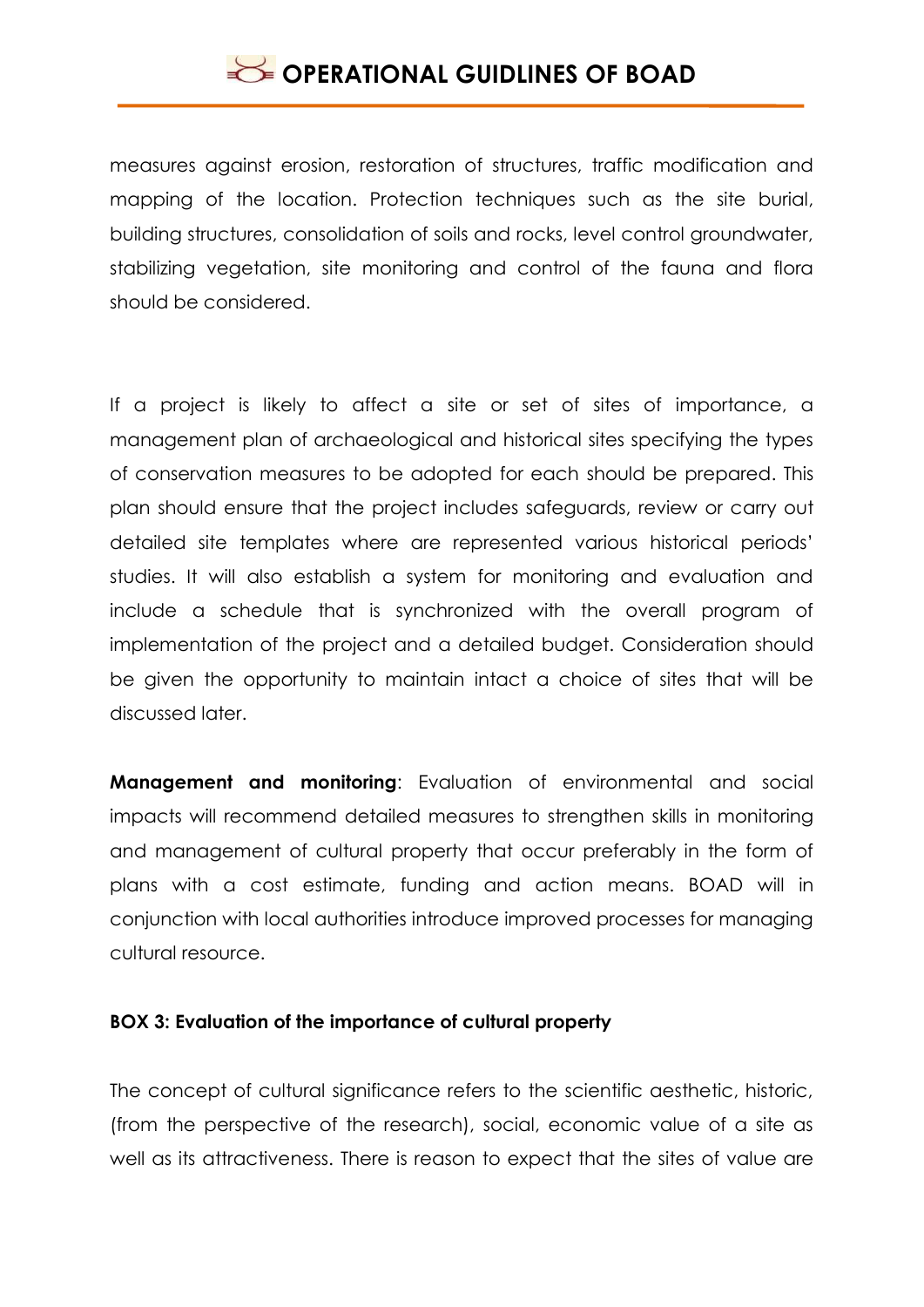those that allow us to understand the past to enrich the present and that are valuable to future generations.

The evaluation of a resourceis the base from which all necessary measures to protect cultural sites are determined and it is part of a management plan for the site. It requires a thorough knowledge of the history of art, architecture, corporate and material cultures. While many methods generally are used to manage a site, the perception of its importance will be the determinant as to the measures to be taken element. It is also important to have accurate information when it comes to choosing the most appropriate method to the extent that the elements involved require corresponding management plans.

The value of cultural heritage can be assessed in various ways and more or less extensive. The process can be quick and informal or otherwise take the form of an official action that requires, in addition, the use of expert services (archaeologists, specialists in law, anthropologists and botanists, for example). It concerns a particular site or is included in an overall regional or local level. The importance of information will depend on the circumstances.

**Aesthetic value.** Aesthetic judgment is perhaps the most subjective criterion for determining the cultural significance of a site. Although it is based on cultural backgrounds and standards of taste, the organization, the level of expertise and the choice of materials used are also determinants and may explain why the public is more attracted by certain site and not others.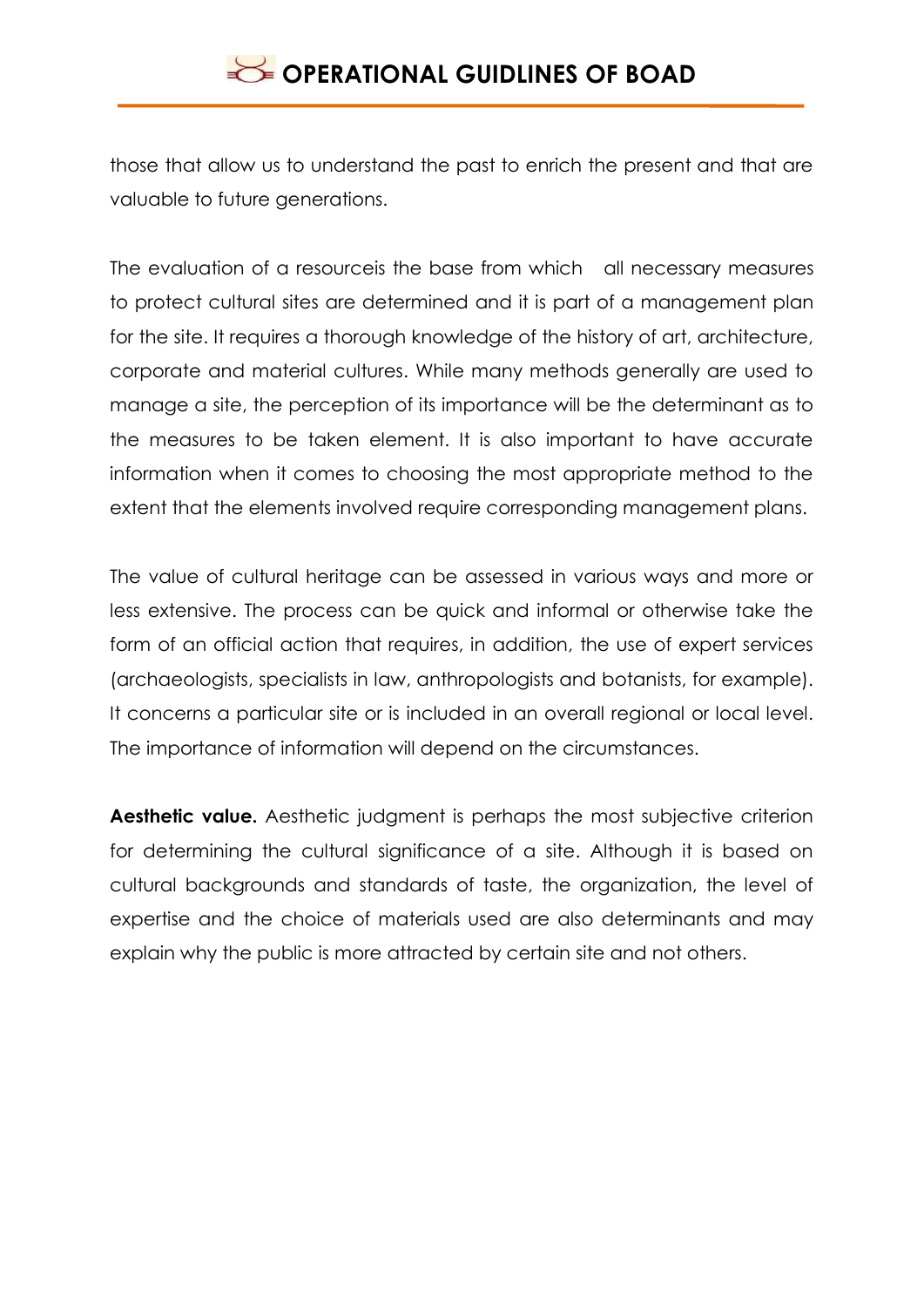**Historical value**. A site can be a model of culture, society, period or type of typical or preserved human activity or even relate to a particular character. The place embodies often more a long historical sequence rather than a particular aspect or a limited time in history.

**Scientific value.** Its importance depends on the value, rarity, quality or uniqueness of elements. In addition to the information provided about the evolution of technology, sites may also indicate changes in climate, environment and populations of fauna. The evaluation of the importance of these sites for scientific research is difficult to determine in the sense that it focuses more on the cognitive potential it represents than what they are at present.

**Social value.** This notion includes all the features from which a site develops itself in spiritual, political, national or cultural centre for an entire community or minority groups. Local, regional population or the entire nation can be glad about such a property, considered as a source of education, a reason of celebration or a symbol of the continuity of traditions. These attributes are key elements for communities and, in many cases, determine the conservation of the site. For instance a site can be easily accessible and very popular without being particularly well preserved or have a great scientific interest.

**Economic value**. This evaluation may include values that represent its existence, exploitation or in contrary its non exploitation. The estimate of the economic value of cultural resource can be done by various methods. Studies on the development of guidelines in this area are in preparation.

Experiments have shown that the preparation of a management plan for the cultural resource is one of the best ways to ensure that historic properties are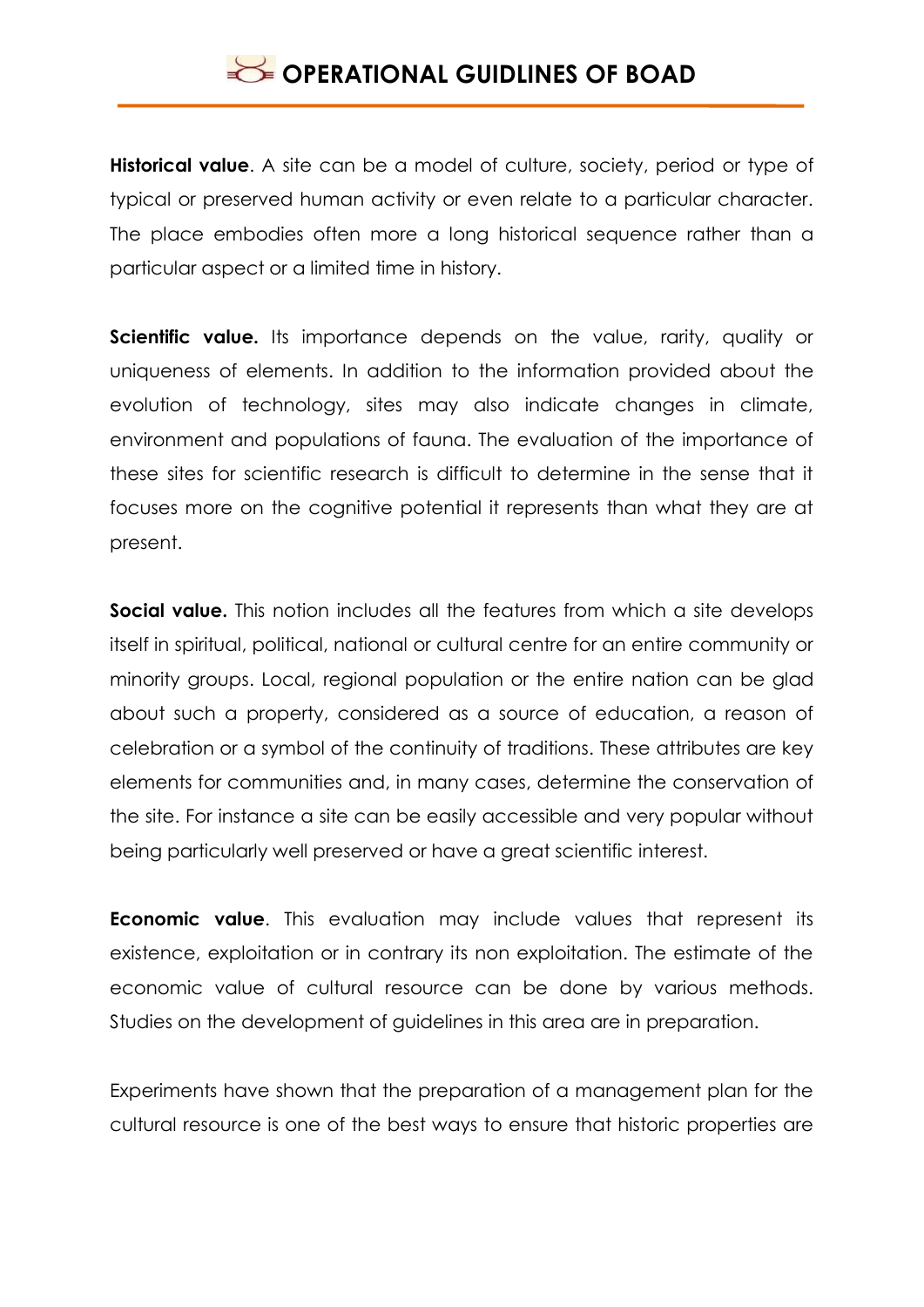taken into account in development projects. It is necessary, first, to implement an organizational structure composed of the following elements:

(a) draft of a charter of responsibilities and functions;

(b) establishment of an institutional structure with a description of the units, posts and general procedures for implementation;

(c) preparation of policies, legislation and key guidelines;

(d) Developing of a review process and approval of plans and projects related to the planning and assessment of impacts on the environment;

(f) preparation of an inventory of cultural sites focusing on areas likely to be affected by development projects on the course and medium term;

(g) establishment of coordination mechanisms for planning services, local authorities and any agency concerned with cultural resource values, and finally,

(h) development of a work plan that applies to a preliminary program of cultural resource management.

The public and private sectors of most countries of West Africa do not have enough qualified staff to manage cultural resource.

For this reason, it is essential to develop training programs that cover issues such as: policy development, legislation and regulation of cultural resources using economic and fiscal measures in their management; property protection in the land through mechanisms of license distribution and the process of evaluation of environmental impacts planning, design and